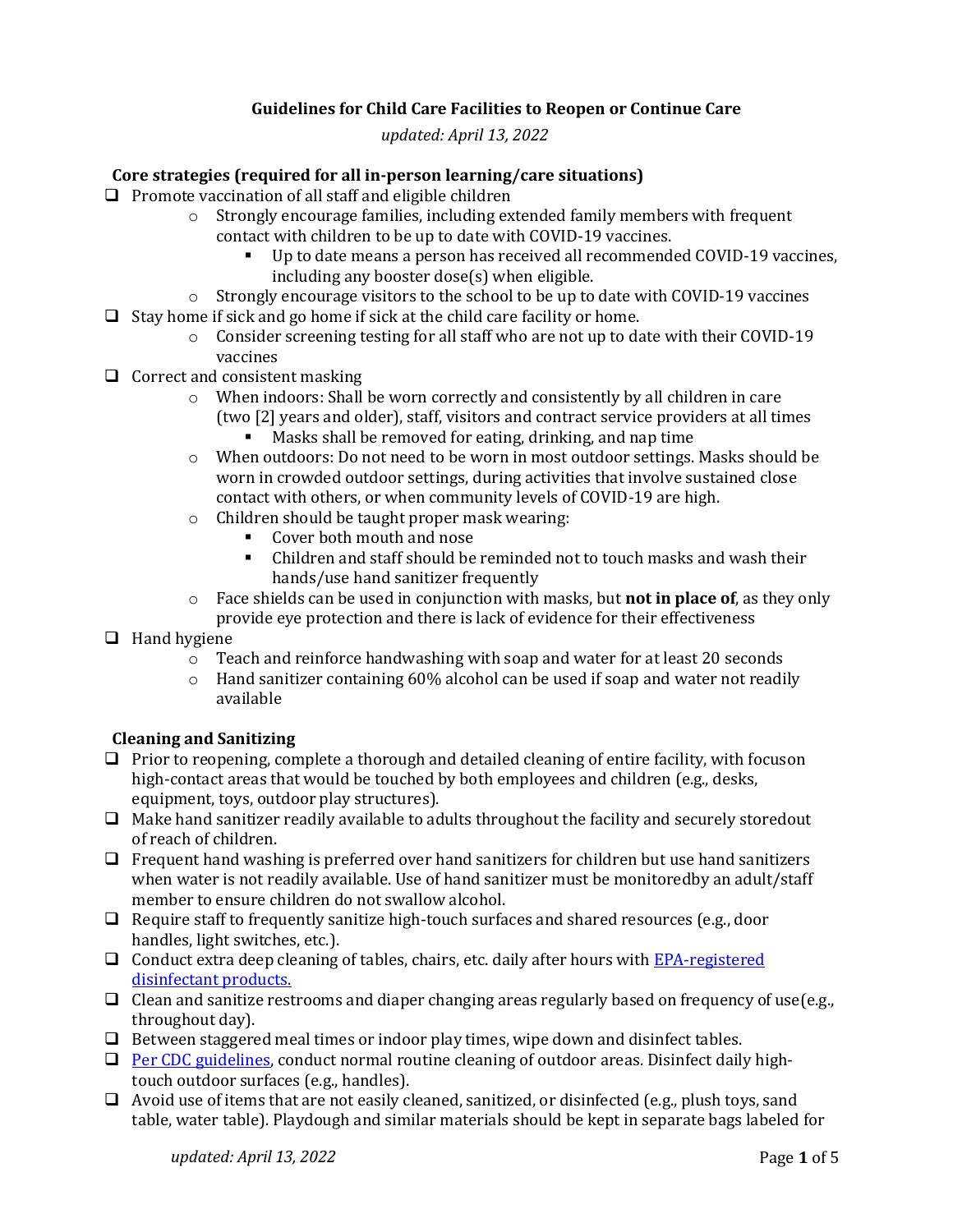each child's use. If using plush toys for infants, toys shall be used by only one child and must be laundered and dried before next usage.

- $\Box$  Close off areas used by any person exhibiting COVID-19 symptoms and do not use them until they have been cleaned. Wait at least 24 hours or as long as possible before cleaning and disinfecting to reduce risk to individuals cleaning the area.
- $\Box$  Ensure safe and correct application of disinfectants and keep disinfectant products away from children and stored in a secured area.
- $\Box$  Keep each child's belongings separated during the day in individually labeled storage containers, cubbies, or areas. Consider having families take home their children's belongings each day to be cleaned.
- $\Box$  Have bins to separate toys that have been handled by children for disinfecting before their next use.
- $\Box$  Ensure adequate supplies to minimize sharing of high touch materials to the extent possible (art supplies, equipment etc. assigned to a single child) or limit use of supplies and equipment by one group of children at a time and clean and disinfect between use.

# **Physical Distancing**

- $\Box$  Create child care groups in accordance with the child care rules based on the child's age.
- $\Box$  Child care groups or Ohana bubbles should include the same children each day with the same child care providers. Limit cross-deployment of staff across facilities and centers.
- $\Box$  Keep child care groups distanced by using separate facility areas, room dividers, multiple rooms, etc. when needed.
- $\Box$  Implement delayed or staggered schedules for time spent outdoors and for any communal spaces.
	- $\Box$  Schedule staggered meal times to reduce exposure in large areas and limit the number of children per table.
	- **I** Implement staggered arrival and pick up times, have child care staff meet families/children outside the facility as they arrive, or take other measures to minimize contact with visitors (e.g., limiting number of families into the facility at a time, waiting families are separated by six-foot distances, etc.)
- $\Box$  Space out seating and cribs/cots/mats for nap time (head-to-toe positioning) to six feet apart, if possible (given space limitations) and as appropriate for the children's ages.
- $\Box$  Advise employees, children, and parents to avoid spending unnecessary time at facility and classroom before or after care is needed.
- $\Box$  If food is offered at any event, have pre-packaged boxes or bags for each attendee instead of a buffet or family-style meal. Avoid sharing of food and utensils.
- $\Box$  Serve meals in classrooms instead. Have staff put each child's meal on a plate, to limit the use of shared serving utensils.

# **Health and Safety**

- $\Box$  Implement health check screenings (e.g., temperature checks and symptom screening) safely and respectfully, with measures in place to ensure confidentiality as well as in accordance with any applicable privacy laws or regulations. Follow [CDC Guidance for](https://www.cdc.gov/coronavirus/2019-ncov/community/schools-childcare/child-care-guidance.html)  [Screening Children upon arrival](https://www.cdc.gov/coronavirus/2019-ncov/community/schools-childcare/child-care-guidance.html)
- $\Box$  All employees shall wear face masks at all times when indoors. Face shields may also be worn in conjunction with face masks. Only exception is when eating. When outdoors: Masks do not need to be worn in most outdoor settings. Masks should be worn in crowded outdoor settings, during activities that involve sustained, close contact with others, or when community levels of COVID-19 are high.
- $\Box$  All visitors (including parents and contract service providers) shall wear masks when indoors, and practice six-foot distancing from others who are not their children.
- $\Box$  A caregiver at a family child care home does not need to wear a face mask if he/she is the only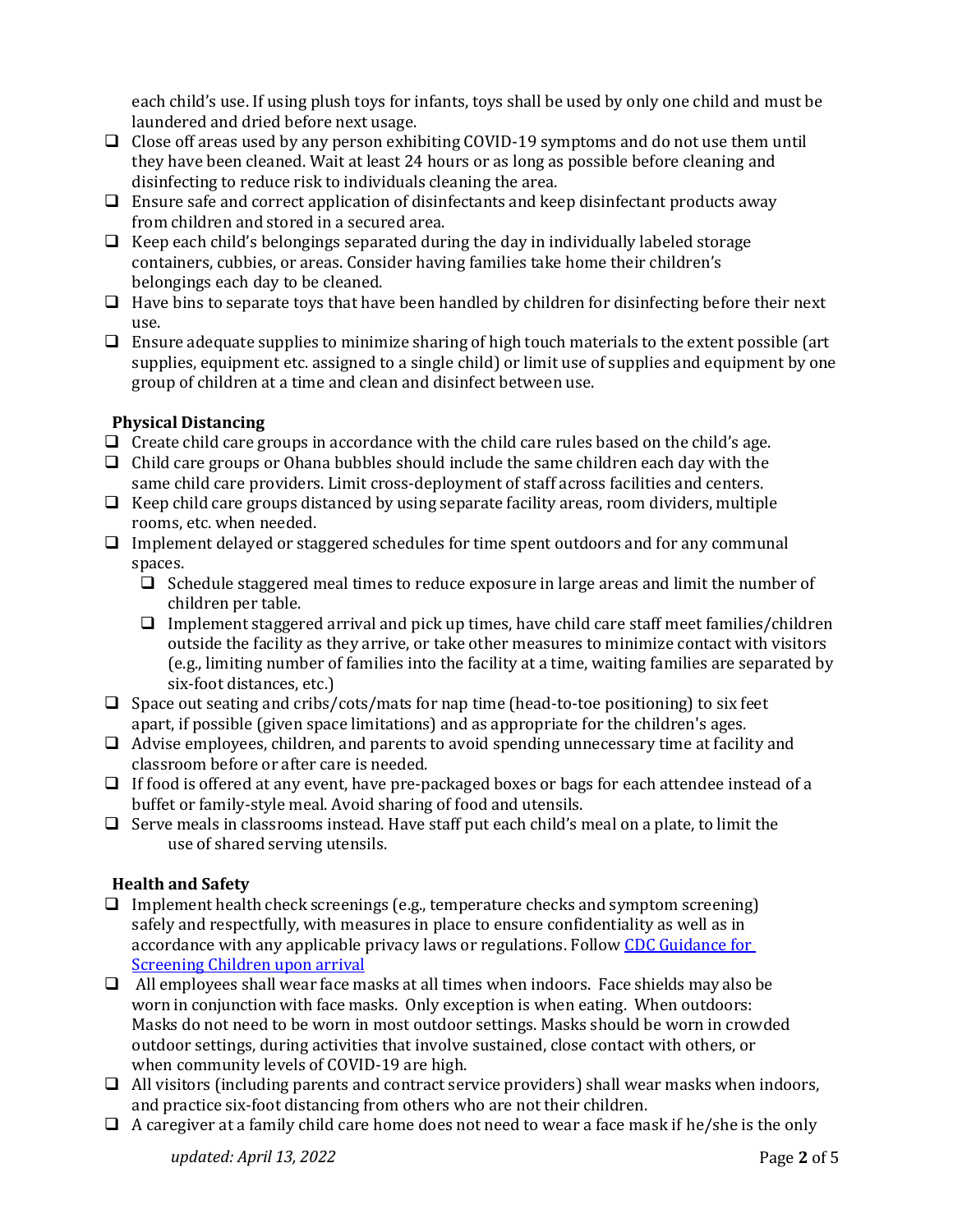adult caring for the children. It is recommended that if there are more than one staff member or adult household members present, that masks be worn indoors.

- $\Box$  Children two (2) years and older who can safely and reliably wear, remove, and handle the masks following CDC guidance throughout the day, shall wear masks while indoors.
- Per CDC guidelines, children under two (2) and anyone with trouble breathing should **not** wear acloth face covering.
- $\Box$  Masks should not be worn by children while they are sleeping.
- $\Box$  Visitors and volunteers should be limited to individuals required to perform a professional service or function (e.g., speech therapists, health providers, Child Welfare Services workers, licensing) and follow the requirements for wearing masks and face shields indoors while practicing six-foot distancing if not required to provide direct services to children in care.
- $\Box$  Train all employees and children (as appropriate for their age) on the importance of frequent handwashing, proper sneezing/cough etiquette, the use of hand sanitizers with at least 60% alcohol content and give clear instructions to avoid touching hands to face. Organize routine handwashing breaks and always wash hands before and after meals, indoor play, and outdoor play, and after using the restroom.
- Train all employees on [COVID-19 symptom detection,](https://www.cdc.gov/coronavirus/2019-ncov/symptoms-testing/symptoms.html) [common modes of COVID-19](https://www.cdc.gov/coronavirus/2019-ncov/prevent-getting-sick/how-covid-spreads.html) [transmission](https://www.cdc.gov/coronavirus/2019-ncov/prevent-getting-sick/how-covid-spreads.html) (e.g., close exposure to a person infected, respiratory droplets, touching contaminated surfaces and then touching face), and how to prevent [COVID-19.](https://www.cdc.gov/coronavirus/2019-ncov/prevent-getting-sick/prevention.html)
- $\Box$  Require employees, parents and children to not enter the facility and quarantine per Hawai'i public health guidelines if exposed to COVID-19.
- $\Box$  Update sick policy to include COVID-19 and have each parent sign off that they understand the amended sick policy.

# **Facility Safety**

- $\Box$  Log all visitors (including parents, contract service providers) for purposes of facilitating contact identification and notification.
- $\Box$  Ensure that ventilation systems operate properly and increase circulation of outdoor air as much as possible by opening windows and doors, using fans, and other methods.
- $\Box$  Ensure that all water systems and features (e.g., drinking fountains, sinks, toilets) are safe to use after a prolonged facility shutdown (i.e., flushing of water distribution systems). Encourage families and children to bring their own water bottles each day.
- $\Box$  Have trained back-up staff in order to maintain sufficient staffing levels or reduce the number of children in care if there is insufficient staffing.
- $\Box$  Throughout operations, ensure adequate supply and storage of necessary materials to meet PPE (face masks, gloves, etc.) and cleaning requirements.
- $\Box$  Communicate safety protocols to all employees, including appropriate points of contact (e.g., local officials) to report violations of protocols.
- $\Box$  Develop a procedure to send home individuals with any COVID-19-like symptoms or high temperatures and keep them separate from other children until they can be picked up. Call parents for immediate pick-up. If it is an emergency, call 911 for immediate treatment.
- $\Box$  Identify an area to separate anyone who exhibits COVID-19-like symptoms during hours of operation and ensure that children are not left without adult supervision.
- $\Box$  Notify local health officials, your assigned child care licensing worker, staff, and families immediately of any possible child, visitor or staff case of COVID-19 while maintaining confidentiality as required by the Americans with Disabilities Act.

# **Child and Parent Expectations**

- $\Box$  Post signs throughout the facility for employees, children and parents on shared responsibilities (including proper hygiene and sanitization, face coverings, physical distancing, and information for reporting concerns).
- *updated: April 13, 2022* Page **3** of 5  $\Box$  Make safety protocols publicly available for employees and parents.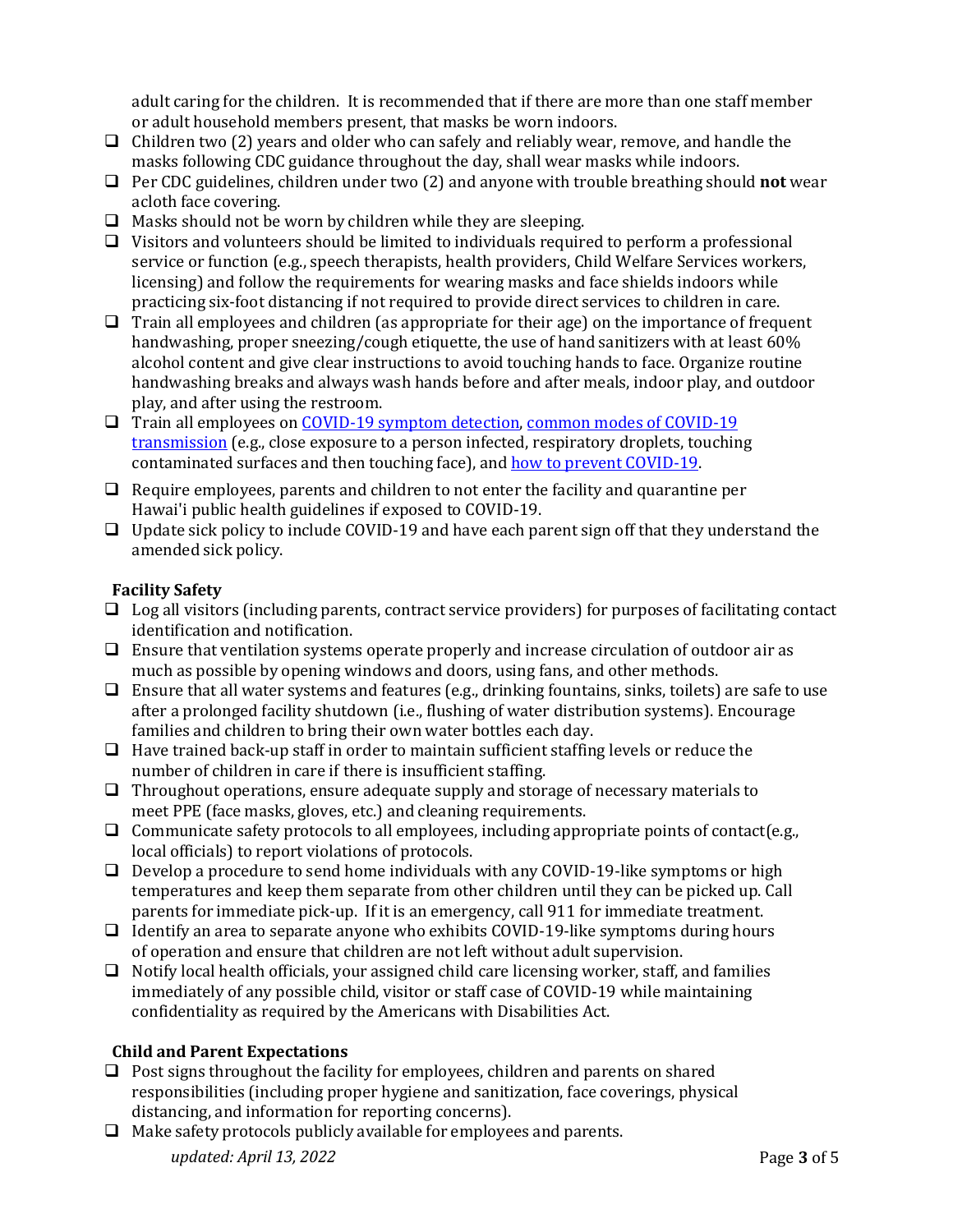- $\Box$  Use communication methods (e.g., email, video conference, text, notices) to educate all families on the new protocols and what to expect when at the facility.
- $\Box$  Update family emergency contact information.
- $\Box$  Share COVID-19 related program policies with families and inform families how to notify the facility if they have had contact with COVID-19 patients.
- $\Box$  Continue to make resources available to families to address social-emotional and other needs.
- Provide CDC approved information regarding COVID-19 vaccines and encourage all eligible family members to be up to date with the vaccines.

### **Employee Support**

- $\Box$  Communicate with employees regularly and seek employee feedback on an ongoing basis.
- $\Box$  Review training after Day One by providing ongoing methods of additional training to reinforce messaging and changes to policies or procedures.
- $\Box$  Designate a staff person to be responsible for responding to COVID-19 concerns. Employees should know who this person is and how to contact them.
- $\Box$  Ensure all staff have adequate sanitizing supplies and PPE equipment.
- $\Box$  Keep a daily checklist of cleaning and sanitizing responsibilities to be used by employees.
- $\Box$  Train all employees on leave benefit options and policies.
- $\Box$  Provide CDC approved information regarding COVID-19 vaccines and encourage all employees to be fully vaccinated.

#### **Isolation and Quarantine**

- **Isolation** is used to separate individuals who have tested positive for Covid-19 **or** who have Covid-19 symptoms, regardless of their vaccination status.
	- o Children who test positive or develop COVID-19 symptoms, regardless of age or vaccination status, shall isolate by staying home for 10 days.
		- Children who isolate may return on the  $11<sup>th</sup>$  day if they do not have fever in a 24-hour period without using fever-reducing medications and other symptoms of COVID-19 have improved.
	- $\circ$  Staff who test positive for COVID-19 or have symptoms, shall stay home and isolate for five (5) days regardless of vaccination status.
		- If they had symptoms, they may end isolation after five (5) full days and return on the sixth (6th) day if they are fever free for 24 hours (without the use of fever-reducing medication) and symptoms are improving.
		- If they did NOT have symptoms, they may end isolation after five (5) full days and return to school on the sixth (6th) day.
		- A well-fitting mask should be worn at all times in school settings.
	- o Day 0 in calculating isolation period is the day the positive test was taken (if asymptomatic) or the onset of COVID-19 symptoms
	- o Children in before and after school facilities that are enrolled in Kindergarten and above shall follow the [Home-Isolation-and-Quarantine-Guidance-for-Schools.pdf](https://health.hawaii.gov/coronavirusdisease2019/files/2022/01/Home-Isolation-and-Quarantine-Guidance-for-Schools.pdf) for isolation.
	- $\circ$  Children and staff with known medical history of allergies or of other etiology who exhibit COVID-19 like symptoms, should isolate and get tested for COVID-19. If negative and **not** identified as a close contact, they may return if symptoms are resolving **and** no fever for 24 hours without the use of fever-reducing medicine. They should also submit a doctor's note with the negative test result confirming medical history of allergies or other conditions which caused COVID-19 like symptoms.
- **Quarantine** is used to prevent the transmission of COVID-19 by keeping people in close contact with someone with COVID-19 apart from others.